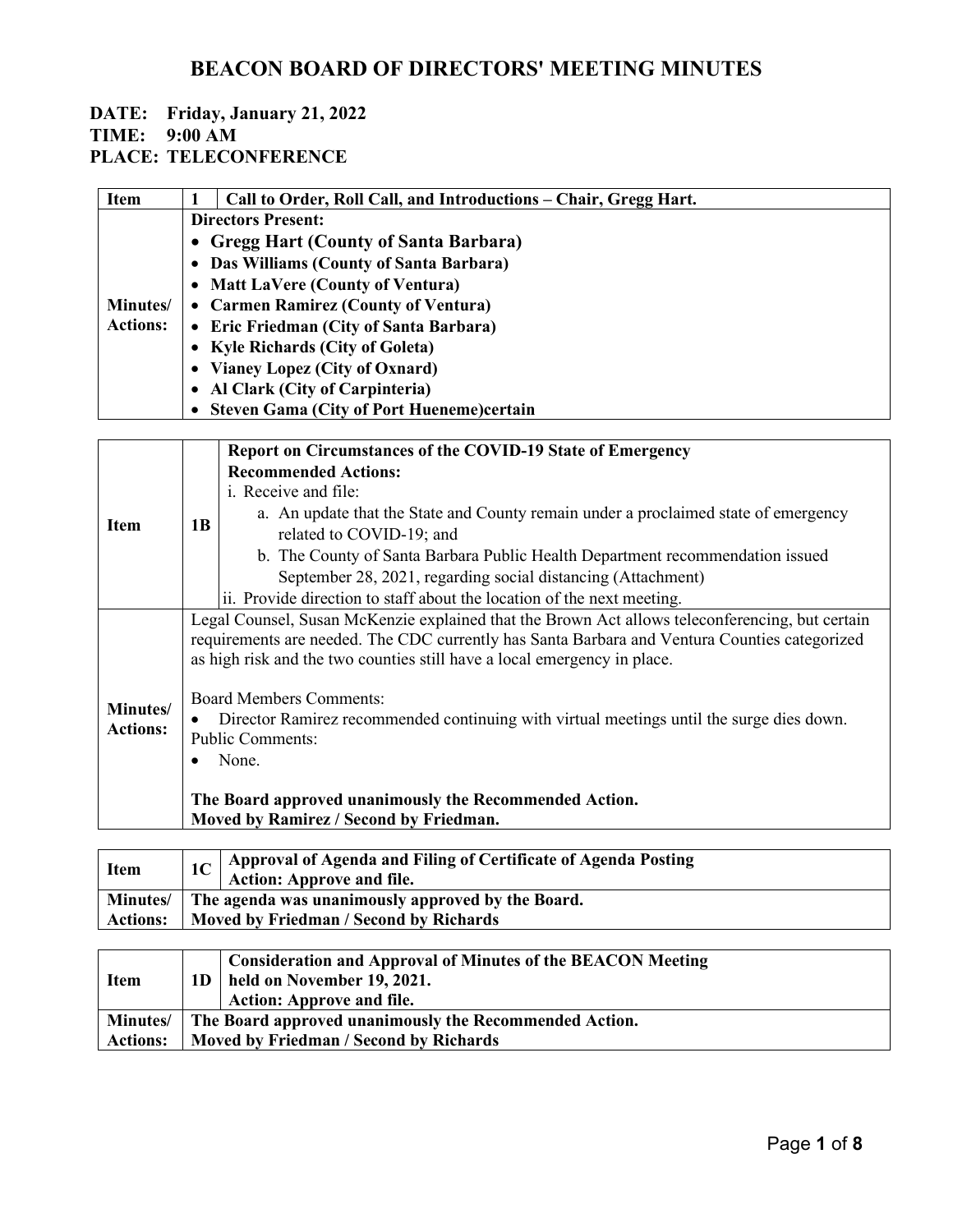#### **DATE: Friday, January 21, 2022 TIME: 9:00 AM PLACE: TELECONFERENCE**

| <b>Item</b>                        | <b>Public Comment and Other Matters not on the Agenda</b><br>Receive public comments. |
|------------------------------------|---------------------------------------------------------------------------------------|
| <b>Minutes/</b><br><b>Actions:</b> | There were no public comments on matters not on the agenda.                           |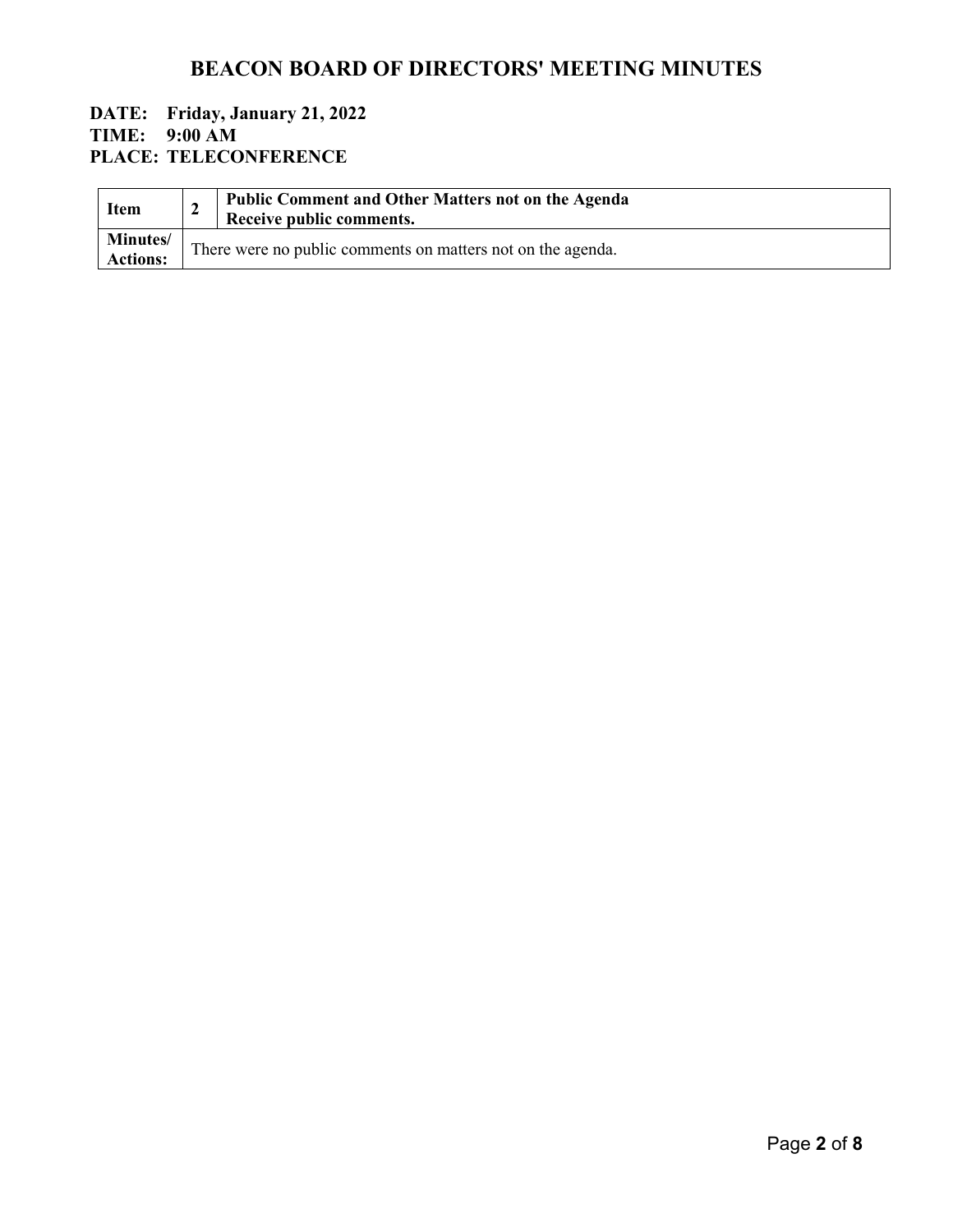### **DATE: Friday, January 21, 2022 TIME: 9:00 AM**

**PLACE: TELECONFERENCE**

|                 |           | <b>Presentations - Chumash Heritage National Martine Sanctuary</b>                                                                                                                         |
|-----------------|-----------|--------------------------------------------------------------------------------------------------------------------------------------------------------------------------------------------|
|                 |           | A. Receive a report on the Proposed Designation of the Chumash Heritage National                                                                                                           |
|                 |           | Marine Sanctuary by Paul Michel, Regional Policy Coordinator, NOAA Sanctuaries                                                                                                             |
| <b>Item</b>     | 3         | <b>West Coast Region, Monterey, CA; and</b>                                                                                                                                                |
|                 |           | B. Approve and authorize the Executive Director to prepare, and the Chair to sign on                                                                                                       |
|                 |           | behalf of the Board of Directors, a letter in support of the proposed designation of the                                                                                                   |
|                 |           | Chumash Heritage National Marine Sanctuary to be sent to NOAA.                                                                                                                             |
|                 |           | Executive Director, Marc Beyeler explained that the BEACON Coast already has the Channel                                                                                                   |
|                 |           | Islands Marine Sanctuary in place and there are other marine sanctuaries further north along the                                                                                           |
|                 |           | California Coast up to San Francisco. The Chumash Heritage National Marine Sanctuary would                                                                                                 |
|                 |           | close a gap along the coast from Monterrey to Gaviota. Today we welcome Paul Michel from                                                                                                   |
|                 |           | NOAA to present the Chumash Heritage National Marine Sanctuary.                                                                                                                            |
|                 |           | Paul Michel made a presentation which will be posted on the BEACON Website.                                                                                                                |
|                 |           | <b>Board Members Comments:</b>                                                                                                                                                             |
|                 | $\bullet$ | Chair Hart thanked the Paul Michel for an excellent presentation.                                                                                                                          |
|                 | $\bullet$ | Director Gama indicated that he was very excited about the new marine sanctuary. He noted                                                                                                  |
|                 |           | that four of the BEACON member agencies have names derived from Chumash words. He also                                                                                                     |
|                 |           | expressed his desire that the Chumash Heritage Marine Sanctuary extend all the way down the<br>Port Hueneme. He asked if there was a Southern Chumash Council as well as a Northern        |
|                 |           | Chumash Council?                                                                                                                                                                           |
|                 | $\bullet$ | Pau Michel responded that NOAA is looking at boundaries and indicated that comments may                                                                                                    |
|                 |           | be submitted by going to "Regulations.Gov" and searching for Chumash Heritage National                                                                                                     |
|                 |           | Marine Sanctuary.                                                                                                                                                                          |
| Minutes/        | $\bullet$ | Director Ramirez thanked Paul Michel and expressed her appreciation, respect and                                                                                                           |
| <b>Actions:</b> |           | acknowledgement of our local heritage. She would like Ventura County and BEACON to take a<br>position of support.                                                                          |
|                 | $\bullet$ | Director Richards expressed his excitement and support for the marine sanctuary and also                                                                                                   |
|                 |           | would like to see the sanctuary extend further south beyond Gaviota. He endorses the                                                                                                       |
|                 |           | <b>BEACON</b> support letter.                                                                                                                                                              |
|                 | $\bullet$ | Director Friedman was very supportive of this opportunity to protect our coastal heritage. He<br>also supported extending the sanctuary further south and he asked how would the sanctuary |
|                 |           | actually be approved?                                                                                                                                                                      |
|                 | ٠         | Paul Michel responded that NOAA has the authority to approve.                                                                                                                              |
|                 | $\bullet$ | Director Clark indicated that he supports the sanctuary and joins his colleagues in supporting an                                                                                          |
|                 |           | extension of the boundary further south to encompass the BEACON Coastline.                                                                                                                 |
|                 | ٠         | Director Hart suggested that the support letter from BEACON be tweaked to include the request                                                                                              |
|                 |           | to consider an extension of the boundary to Port Hueneme.<br><b>Public Comments:</b>                                                                                                       |
|                 | ٠         | None.                                                                                                                                                                                      |
|                 |           |                                                                                                                                                                                            |
|                 |           | <b>BOARD ACTION: Receive and File report. Approve Support Letter with edits to request</b>                                                                                                 |
|                 |           | extension of southern boundary of the Chumash Heritage Marine Sanctuary further south to                                                                                                   |
|                 |           | Port Hueneme. Moved by Gama / Second by Ramirez.                                                                                                                                           |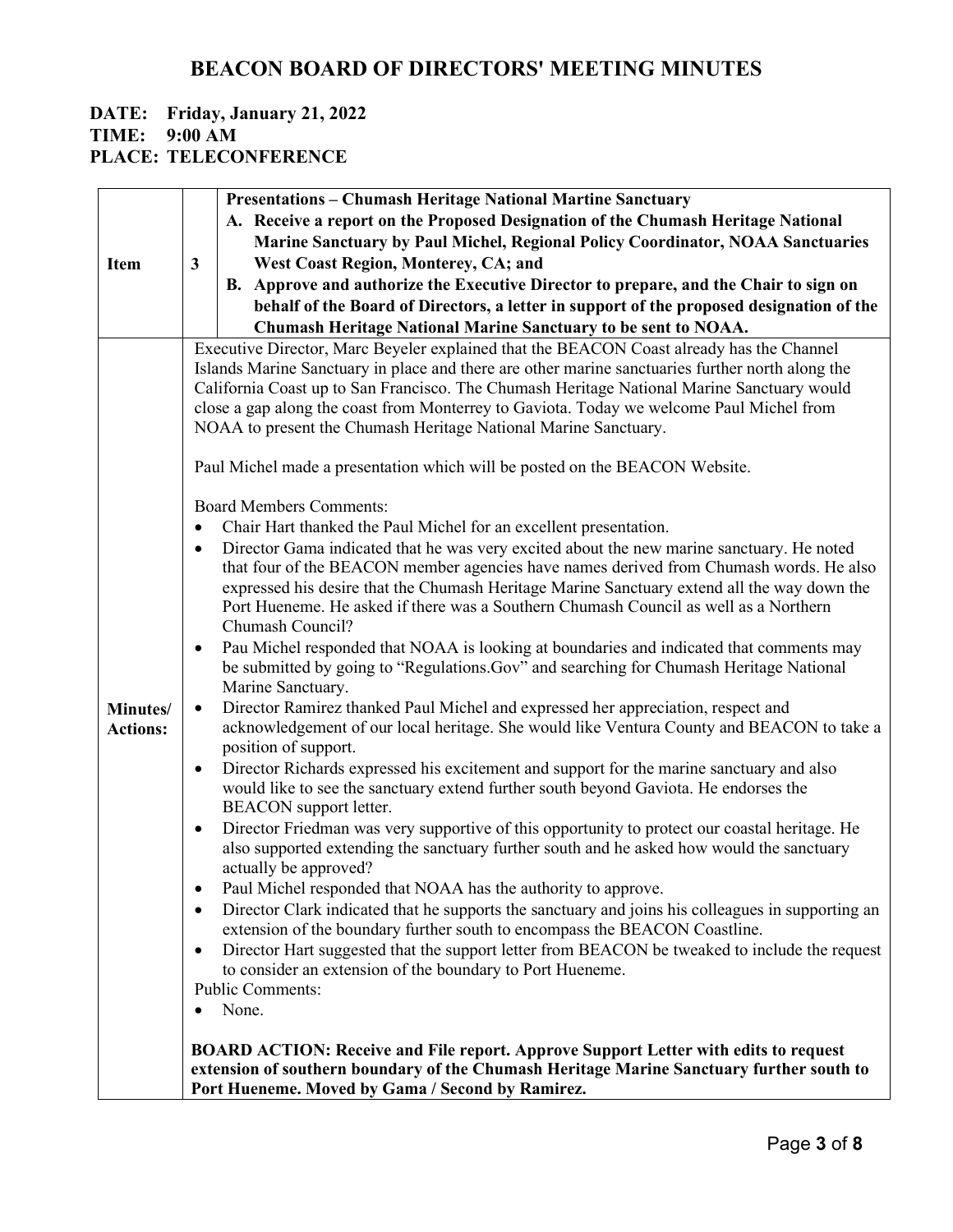#### **DATE: Friday, January 21, 2022 TIME: 9:00 AM PLACE: TELECONFERENCE**

|                 |                         | <b>Projects - Kelp Anchor Demonstration Project</b>                                                                                                                                                                                                                                                                                                                                                                                                                                                                                                                                                                                                                                                                                                                                                                                                                                                                                                                                                                                                                                                                                                                                                                                                                                                                                                                                                                                                                                                                                                                                                                                                                                                                           |
|-----------------|-------------------------|-------------------------------------------------------------------------------------------------------------------------------------------------------------------------------------------------------------------------------------------------------------------------------------------------------------------------------------------------------------------------------------------------------------------------------------------------------------------------------------------------------------------------------------------------------------------------------------------------------------------------------------------------------------------------------------------------------------------------------------------------------------------------------------------------------------------------------------------------------------------------------------------------------------------------------------------------------------------------------------------------------------------------------------------------------------------------------------------------------------------------------------------------------------------------------------------------------------------------------------------------------------------------------------------------------------------------------------------------------------------------------------------------------------------------------------------------------------------------------------------------------------------------------------------------------------------------------------------------------------------------------------------------------------------------------------------------------------------------------|
| <b>Item</b>     | $\overline{\mathbf{4}}$ | <b>Recommended Action:</b>                                                                                                                                                                                                                                                                                                                                                                                                                                                                                                                                                                                                                                                                                                                                                                                                                                                                                                                                                                                                                                                                                                                                                                                                                                                                                                                                                                                                                                                                                                                                                                                                                                                                                                    |
|                 |                         | Receive a presentation on the status of the Kelp Anchor Demonstration Project<br>Program Manager, Gerald Comati indicated that BEACON has been involved with the Kelp Anchor                                                                                                                                                                                                                                                                                                                                                                                                                                                                                                                                                                                                                                                                                                                                                                                                                                                                                                                                                                                                                                                                                                                                                                                                                                                                                                                                                                                                                                                                                                                                                  |
|                 |                         | Project for the last 8 years. Today, Bob Kiel and Scott Kimura (from Tenera Environmental) will                                                                                                                                                                                                                                                                                                                                                                                                                                                                                                                                                                                                                                                                                                                                                                                                                                                                                                                                                                                                                                                                                                                                                                                                                                                                                                                                                                                                                                                                                                                                                                                                                               |
|                 |                         | provide an update on the direction the project is moving.                                                                                                                                                                                                                                                                                                                                                                                                                                                                                                                                                                                                                                                                                                                                                                                                                                                                                                                                                                                                                                                                                                                                                                                                                                                                                                                                                                                                                                                                                                                                                                                                                                                                     |
|                 |                         |                                                                                                                                                                                                                                                                                                                                                                                                                                                                                                                                                                                                                                                                                                                                                                                                                                                                                                                                                                                                                                                                                                                                                                                                                                                                                                                                                                                                                                                                                                                                                                                                                                                                                                                               |
| Minutes/        |                         | Scott Kimura and Bob Kiel made a presentation which will be posted on the BEACON Website.<br>Scott explained that prior to 1992 Goleta Bay has over 200 AC of sand dwelling kelp that were secured<br>to the seabed through worm tubes. The kelp was lost through an El Nino event in 1992. In 2015<br>BEACON secured permits for Bob Kiel to install granite anchor columns as holds downs for kelp<br>spores in the hope of proving proof of concept to re-establishing the kelp bed in Goleta Bay. A total<br>of 110 columns were installed and kelp growth was promoted. Since the initial granite columns, the<br>design has evolved into octo-columns, whereby the columns include a habitat space for octopi. With<br>such habitat, octopi can safely feed off the kelp destructive (for the kelp) kelp crabs. This in turn allow<br>a healthier and more sustainable kelp bed. Tenera is a small environmental firm based in SLO. The<br>firm focuses on coast work and was hired following the 2015 Refugio Oil Spill to assess potential<br>mitigation. Tenera suggested to the Trustee that a project to collect data for the Kelp Project would<br>be a good candidate project for use of the Refugio Oil Spill mitigation funds. The Trustees agreed and<br>assigned funding to such a project. Consequently, Tenera is proposing to implement a new project<br>that would be based on strict scientific protocols assessing the various iterations of the granite and<br>octo-columns installed to date by Bob Kiel. With this new data, the ability for the kelp project to<br>secure additional funding for a more comprehensive project would be greatly increased.<br>Board Members Comments and Responses: |
| <b>Actions:</b> | $\bullet$               | Chair Hart thanked Scott Kimura and indicated that the Board is very interested in the Kelp                                                                                                                                                                                                                                                                                                                                                                                                                                                                                                                                                                                                                                                                                                                                                                                                                                                                                                                                                                                                                                                                                                                                                                                                                                                                                                                                                                                                                                                                                                                                                                                                                                   |
|                 | $\bullet$               | Project.<br>Director Williams indicated this was a wonderful project and believed the project needed to                                                                                                                                                                                                                                                                                                                                                                                                                                                                                                                                                                                                                                                                                                                                                                                                                                                                                                                                                                                                                                                                                                                                                                                                                                                                                                                                                                                                                                                                                                                                                                                                                       |
|                 |                         | continue. A lot more benefit will be seen ultimately with a larger scale project.                                                                                                                                                                                                                                                                                                                                                                                                                                                                                                                                                                                                                                                                                                                                                                                                                                                                                                                                                                                                                                                                                                                                                                                                                                                                                                                                                                                                                                                                                                                                                                                                                                             |
|                 | $\bullet$               | Director Ramirez expressed her support for this great project with a significant public education<br>element. She recommended the movie "My Octopus Teacher".                                                                                                                                                                                                                                                                                                                                                                                                                                                                                                                                                                                                                                                                                                                                                                                                                                                                                                                                                                                                                                                                                                                                                                                                                                                                                                                                                                                                                                                                                                                                                                 |
|                 | $\bullet$               | Director Gama indicted that he recalls when the kelp beds were huge prior to 1992. Historic<br>photos show the huge kelp beds. He suggested a documentary should be made.                                                                                                                                                                                                                                                                                                                                                                                                                                                                                                                                                                                                                                                                                                                                                                                                                                                                                                                                                                                                                                                                                                                                                                                                                                                                                                                                                                                                                                                                                                                                                     |
|                 | $\bullet$               | Director Richards indicated he was very excited about the development. Goleta Beach is not in<br>the City of Goleta but is immediately adjacent. He asked if other species could be introduced in<br>addition to octopi?                                                                                                                                                                                                                                                                                                                                                                                                                                                                                                                                                                                                                                                                                                                                                                                                                                                                                                                                                                                                                                                                                                                                                                                                                                                                                                                                                                                                                                                                                                      |
|                 | $\bullet$               | Bob Kiel indicated that otters were not an issue currently although they had re-populated south<br>of Point Conception. Trying to restore the balance of the grazer/predator relationship is the trick.<br>Once the kelp forest comes back, all marine life also returns.                                                                                                                                                                                                                                                                                                                                                                                                                                                                                                                                                                                                                                                                                                                                                                                                                                                                                                                                                                                                                                                                                                                                                                                                                                                                                                                                                                                                                                                     |
|                 | $\bullet$               | Director Richards asked if the kelp would benefit beach erosion and if that is being monitored?                                                                                                                                                                                                                                                                                                                                                                                                                                                                                                                                                                                                                                                                                                                                                                                                                                                                                                                                                                                                                                                                                                                                                                                                                                                                                                                                                                                                                                                                                                                                                                                                                               |
|                 | $\bullet$<br>٠          | Scott Kimura indicated that beach erosion monitoring would not be part of the new project.<br>Bob Kiel indicated that he believed that there is a hydro-dynamic dampening effect from the kelp                                                                                                                                                                                                                                                                                                                                                                                                                                                                                                                                                                                                                                                                                                                                                                                                                                                                                                                                                                                                                                                                                                                                                                                                                                                                                                                                                                                                                                                                                                                                |
|                 |                         | bed which could mitigate coastal erosion.<br><b>Public Comments:</b>                                                                                                                                                                                                                                                                                                                                                                                                                                                                                                                                                                                                                                                                                                                                                                                                                                                                                                                                                                                                                                                                                                                                                                                                                                                                                                                                                                                                                                                                                                                                                                                                                                                          |
|                 |                         | None.                                                                                                                                                                                                                                                                                                                                                                                                                                                                                                                                                                                                                                                                                                                                                                                                                                                                                                                                                                                                                                                                                                                                                                                                                                                                                                                                                                                                                                                                                                                                                                                                                                                                                                                         |
|                 |                         |                                                                                                                                                                                                                                                                                                                                                                                                                                                                                                                                                                                                                                                                                                                                                                                                                                                                                                                                                                                                                                                                                                                                                                                                                                                                                                                                                                                                                                                                                                                                                                                                                                                                                                                               |
|                 |                         | <b>BOARD ACTION: Receive and File report.</b>                                                                                                                                                                                                                                                                                                                                                                                                                                                                                                                                                                                                                                                                                                                                                                                                                                                                                                                                                                                                                                                                                                                                                                                                                                                                                                                                                                                                                                                                                                                                                                                                                                                                                 |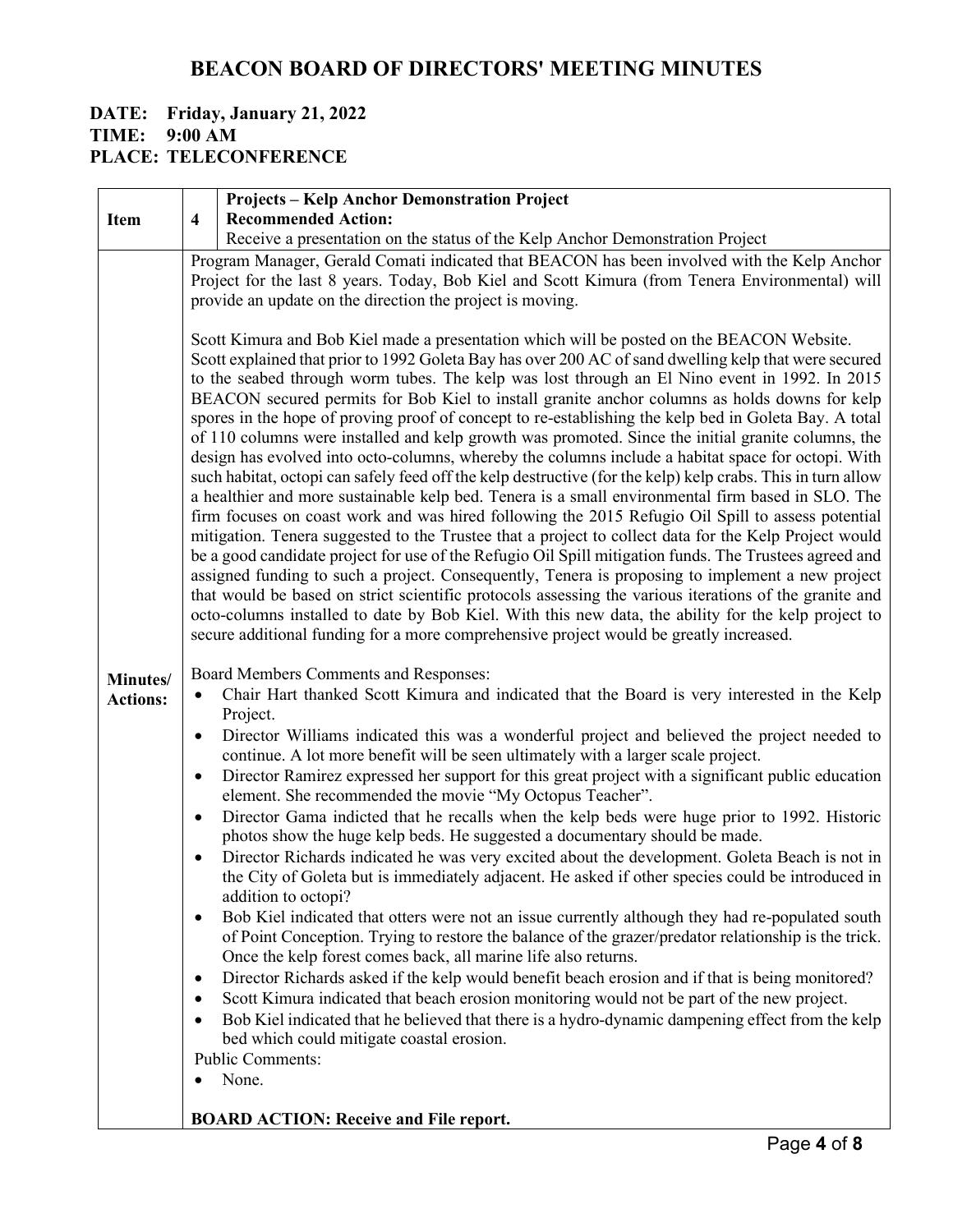#### **DATE: Friday, January 21, 2022 TIME: 9:00 AM PLACE: TELECONFERENCE**

| Item            | <b>5A</b>                                                                                          | <b>BEACON Organization and Program - Board Members Reports.</b>                                                         |  |
|-----------------|----------------------------------------------------------------------------------------------------|-------------------------------------------------------------------------------------------------------------------------|--|
|                 |                                                                                                    |                                                                                                                         |  |
|                 | $\bullet$                                                                                          | Director Friedman indicated that the City of SB Council adopted the Local Coastal Plan update.                          |  |
| Minutes/        | $\bullet$                                                                                          | Director Richards reported that on March 5 <sup>th</sup> , the City of Goleta would be celebrating its 20 <sup>th</sup> |  |
| <b>Actions:</b> |                                                                                                    | birthday.                                                                                                               |  |
|                 | ٠                                                                                                  | Director Gama reported that there have been effective community and city trash clean-ups at PH                          |  |
|                 |                                                                                                    | Beach and Ormond Lagoon after the recent storms.                                                                        |  |
|                 |                                                                                                    |                                                                                                                         |  |
|                 |                                                                                                    | <b>BEACON Organization and Program - Review and Adopt Board Meeting Schedule for</b>                                    |  |
|                 |                                                                                                    | 2022.                                                                                                                   |  |
|                 |                                                                                                    | i. Receive a report from the Chair on the December Executive Committee Meeting; and                                     |  |
| <b>Item</b>     | 5B                                                                                                 | ii. As recommended by the Executive Committee, direct Executive Staff to prepare a                                      |  |
|                 |                                                                                                    | Staff Report for the BEACON Board of Directors outlining a proposal for                                                 |  |
|                 |                                                                                                    | completing the Organizational and Program Performance Evaluation.                                                       |  |
|                 |                                                                                                    | Ex Director, Marc Beyeler explained that the Executive Committee was established by the Board in                        |  |
|                 |                                                                                                    | February 2021, and it was charged with a list of responsibilities, including an annual evaluation of                    |  |
|                 | BEACON'S goals, structure, and performance, directed toward continually improving the planning,    |                                                                                                                         |  |
|                 | coordination, and implementation process. Staff is recommending that the annual report be changed  |                                                                                                                         |  |
| Minutes/        | to a biennial evaluation and that a consultant be hired to develop and complete an evaluation work |                                                                                                                         |  |
| <b>Actions:</b> | plan or template and to complete the initial evaluation. Marc indicated that he would come back    |                                                                                                                         |  |
|                 | with a staff report in May of July 2022 for approval of a consultant services contract.            |                                                                                                                         |  |
|                 |                                                                                                    |                                                                                                                         |  |
|                 |                                                                                                    | <b>BOARD ACTION: The Board unanimously approved the Recommended Actions.</b>                                            |  |
|                 |                                                                                                    | Moved by LaVere / Second by Gama.                                                                                       |  |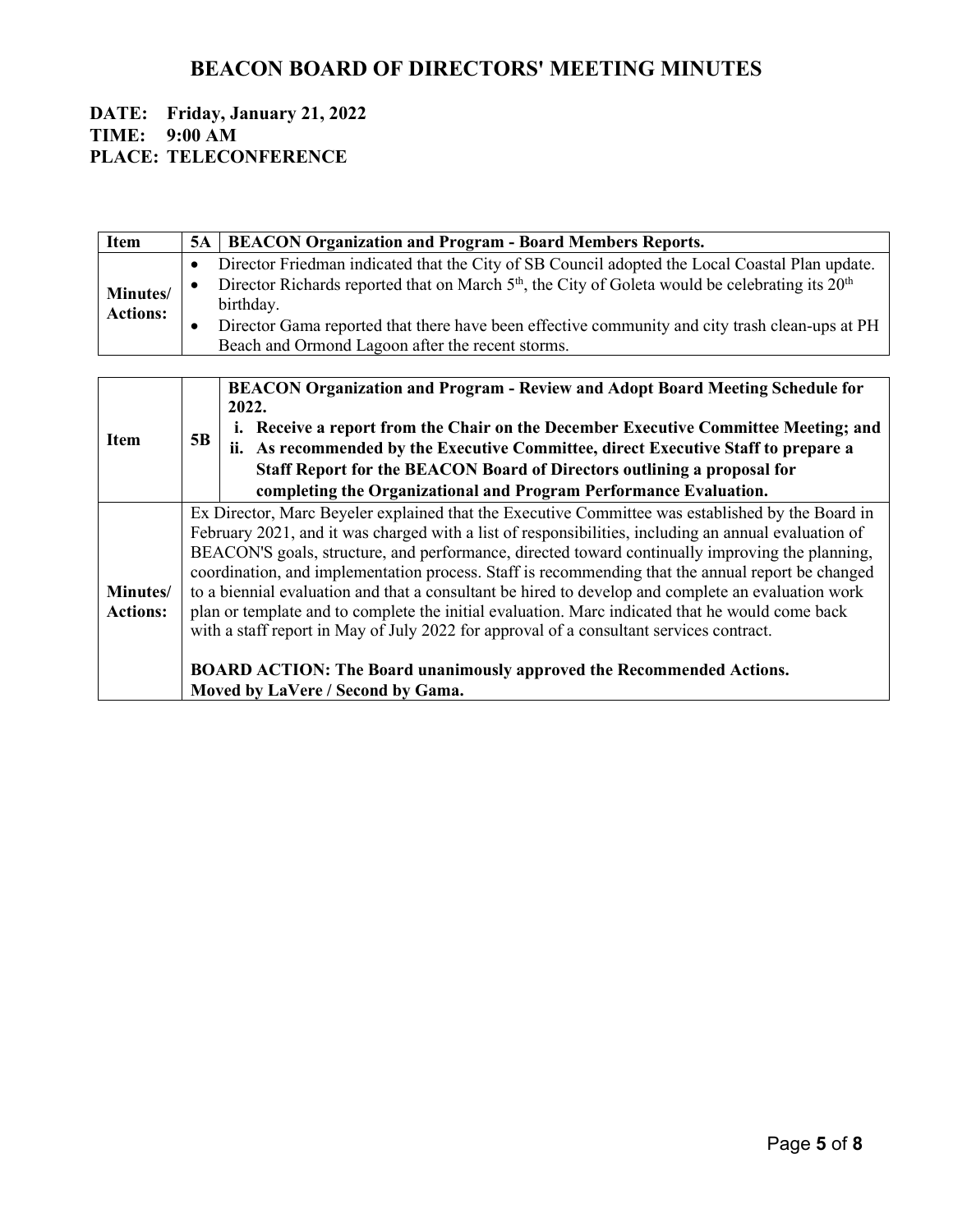# **DATE: Friday, January 21, 2022**

#### **TIME: 9:00 AM**

### **PLACE: TELECONFERENCE**

|                 |                                                                                                                                                                                                                                      | <b>BEACON Communications Planning.</b>                                                                                                                  |
|-----------------|--------------------------------------------------------------------------------------------------------------------------------------------------------------------------------------------------------------------------------------|---------------------------------------------------------------------------------------------------------------------------------------------------------|
| <b>Item</b>     | 5C                                                                                                                                                                                                                                   | <b>Recommended Action:</b>                                                                                                                              |
|                 |                                                                                                                                                                                                                                      | Receive and file a Staff Report on activities regarding Communications Planning.                                                                        |
|                 | Stacey Miller and Jennifer Perkovich of Stacey Miller Communications made a presentation on<br>communications planning efforts and the development of the Annual Report. The presentation will<br>be uploaded to the BEACON website. |                                                                                                                                                         |
|                 |                                                                                                                                                                                                                                      | Board Members Comments and Responses:                                                                                                                   |
|                 | $\bullet$                                                                                                                                                                                                                            | Chair Hart thanked Stacey and Jennifer.                                                                                                                 |
|                 | $\bullet$                                                                                                                                                                                                                            | Director Ramirez stressed how important it is for the public to know what's going on and<br>BEACON has an excellent track record of accomplishing this. |
| Minutes/        | $\bullet$                                                                                                                                                                                                                            | Director Friedman thanked Stacey and Jennifer and asked if he could have a copy of the Annual<br>Report.                                                |
| <b>Actions:</b> |                                                                                                                                                                                                                                      | Marc Beyeler indicated the Annual Report will be sent out once final changes/corrections are<br>completed.                                              |
|                 | $\bullet$                                                                                                                                                                                                                            | Chair Hart indicated that he and Marc Beyeler are setting up BEACON presentations to all the<br>member agencies in the next five months.                |
|                 | $\bullet$                                                                                                                                                                                                                            | Director Gama emphasized that the #1 educational message to the public should be that "Every"<br>mountain wants to become a beach".                     |
|                 |                                                                                                                                                                                                                                      | <b>Public Comments:</b>                                                                                                                                 |
|                 |                                                                                                                                                                                                                                      | None.                                                                                                                                                   |
|                 |                                                                                                                                                                                                                                      | <b>BOARD ACTION: Receive and File report.</b>                                                                                                           |

|                             | 5D                                            | <b>BEACON Legislative Program and Budget Priorities</b>                                                                                                                                                                                                                                                                                                                                                                                                                                                                                                                                                                                                                                                                                                                                                                                                                                                                                                                                |
|-----------------------------|-----------------------------------------------|----------------------------------------------------------------------------------------------------------------------------------------------------------------------------------------------------------------------------------------------------------------------------------------------------------------------------------------------------------------------------------------------------------------------------------------------------------------------------------------------------------------------------------------------------------------------------------------------------------------------------------------------------------------------------------------------------------------------------------------------------------------------------------------------------------------------------------------------------------------------------------------------------------------------------------------------------------------------------------------|
| <b>Item</b>                 |                                               | <b>Recommended Action:</b>                                                                                                                                                                                                                                                                                                                                                                                                                                                                                                                                                                                                                                                                                                                                                                                                                                                                                                                                                             |
|                             |                                               | Receive and file Staff Report on activities regarding Legislative Program and Budget                                                                                                                                                                                                                                                                                                                                                                                                                                                                                                                                                                                                                                                                                                                                                                                                                                                                                                   |
|                             |                                               | Priorities.                                                                                                                                                                                                                                                                                                                                                                                                                                                                                                                                                                                                                                                                                                                                                                                                                                                                                                                                                                            |
| Minutes/<br><b>Actions:</b> | efforts.<br>$\bullet$                         | Ex Director, Beyeler reported that staff would be presenting a draft budget in March with potentially<br>one or more legislative recommendations. Last year the State released a call for shovel ready<br>projects. However, because of the Infrastructure Bill and Covid Bill, the State will now have a<br>minimum of \$350M available for coastal resilience funding, and potentially \$500M. BEACON<br>Executive Staff are working with BEACON member agency staff to identify what coastal resilience<br>projects BEACON should consider supporting for State funding from the coastal resilience funds.<br>Staff will continue to update the Board on the progress of its Legislative policy and program support<br>Board Members Comments and Responses:<br>Director Friedman reported that through his participation in the League of Cities, he is aware of<br>two new State Bills that are being considered for coastal project funding.<br><b>Public Comments:</b><br>None. |
|                             | <b>BOARD ACTION: Receive and File report.</b> |                                                                                                                                                                                                                                                                                                                                                                                                                                                                                                                                                                                                                                                                                                                                                                                                                                                                                                                                                                                        |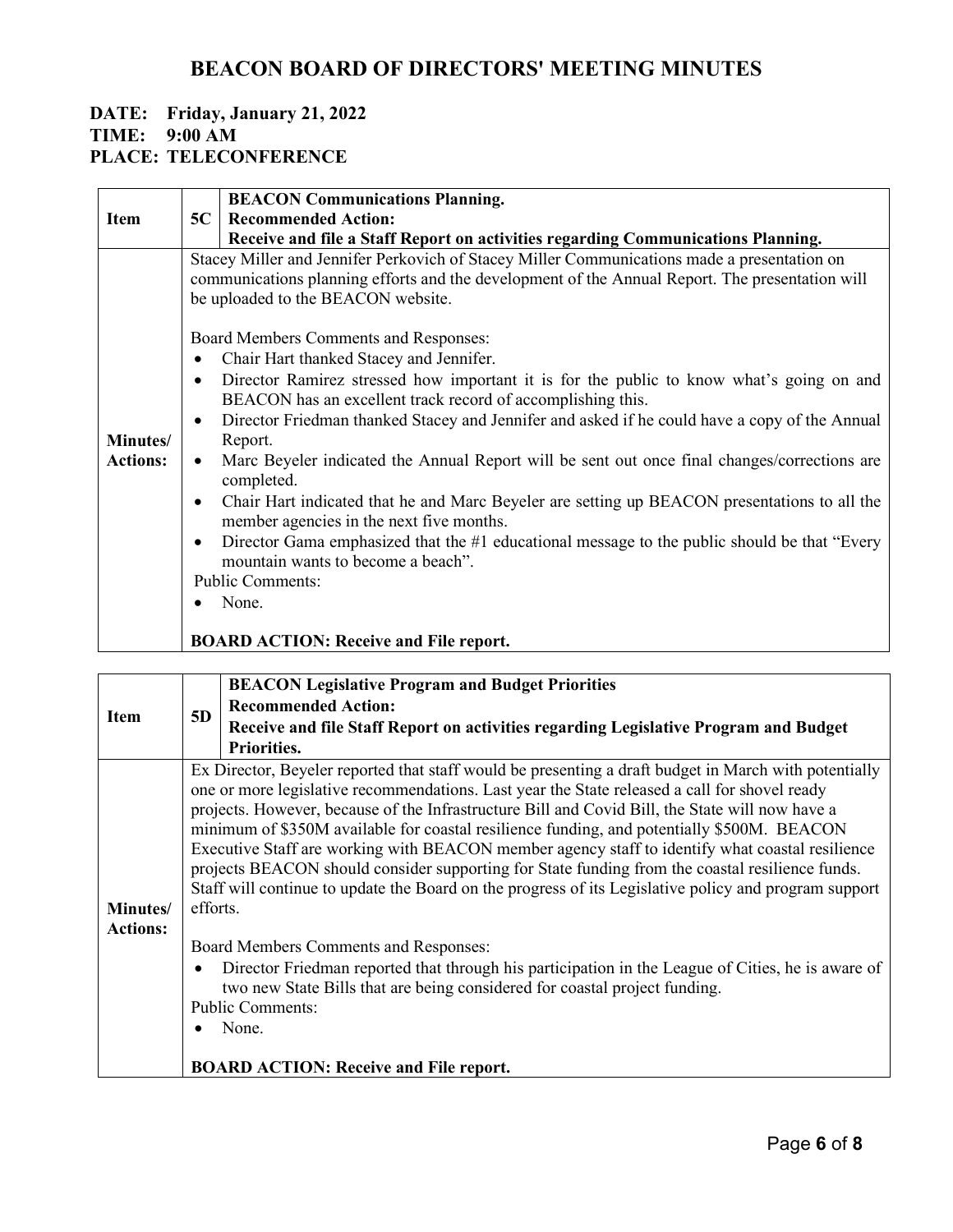# **DATE: Friday, January 21, 2022 TIME: 9:00 AM**

**PLACE: TELECONFERENCE**

|                 |                                                                       | <b>BEACON Budget Actions and Financial Reports</b>                                                  |  |  |  |
|-----------------|-----------------------------------------------------------------------|-----------------------------------------------------------------------------------------------------|--|--|--|
| <b>Item</b>     |                                                                       | <b>Recommended Action:</b>                                                                          |  |  |  |
|                 |                                                                       | Receive and file the Fiscal Year 2020-2021 Budget-to-Actual report for the year-to-<br>i.           |  |  |  |
|                 | 5E                                                                    | date period ending December 31, 2021 (Exhibit I).                                                   |  |  |  |
|                 |                                                                       | Authorize the Auditor-Controller's Office to make budgetary adjustments as<br>ii.                   |  |  |  |
|                 |                                                                       | follows: (requires $6/10^{th}$ vote):                                                               |  |  |  |
|                 |                                                                       | <b>DECREASE-5668-9252-RSMP</b><br>\$10,000                                                          |  |  |  |
|                 |                                                                       | <b>DECREASE-5668-2183-RSMP</b><br>\$10,000                                                          |  |  |  |
|                 |                                                                       | Donna Gompert, ACO Accountant for BEACON, presented the Budget to Actuals Report through            |  |  |  |
|                 |                                                                       | December 31, 2021. In addition, she reported a budgetary adjustment (reduction) of \$10,000 for the |  |  |  |
|                 |                                                                       | Regional Coastal Sediment Pilot Program OPC grant.                                                  |  |  |  |
|                 |                                                                       |                                                                                                     |  |  |  |
|                 |                                                                       | Board Members Comments and Responses:                                                               |  |  |  |
| Minutes/        | $\bullet$                                                             | Director Richards noted that the Staff Report cited the reduction in the OPC grant from \$450,800   |  |  |  |
| <b>Actions:</b> |                                                                       | to \$440,000, when it should be from \$450,800 to \$440,800.                                        |  |  |  |
|                 | Ex Director, Marc Beyeler acknowledged the error in the Staff Report. |                                                                                                     |  |  |  |
|                 | <b>Public Comments:</b>                                               |                                                                                                     |  |  |  |
|                 |                                                                       | None.                                                                                               |  |  |  |
|                 |                                                                       |                                                                                                     |  |  |  |
|                 |                                                                       | <b>BOARD ACTION: The Board unanimously approved the Recommended Actions.</b>                        |  |  |  |
|                 |                                                                       | Moved by Gama / Second by Richards.                                                                 |  |  |  |